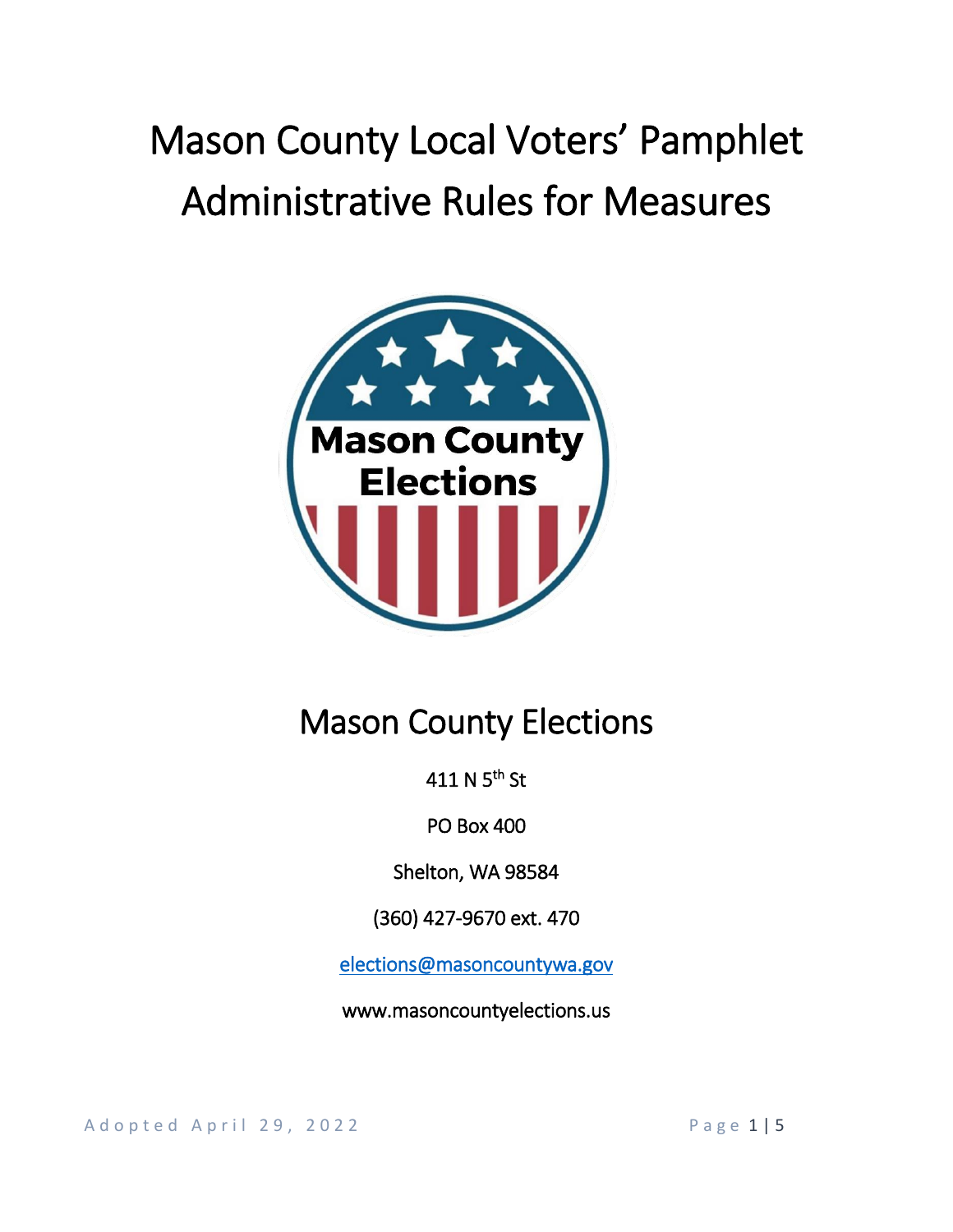## **Purpose**

The purpose of these Administrative Rules is to establish the rules and requirements for inclusion in and production and distribution of the Mason County Official Local Voters' Pamphlet.

# **Notice of Intent to Publish a Local Voters' Pamphlet** (RCW 29A.32.220)

The Auditor's Office, Elections Department shall prepare a local voters' pamphlet for all special, primary and general elections. The Auditor's Office, Elections Department shall notify all districts within the county prior to November 1 of the submission deadlines for the next year**.** Notification will be made via email or standard mail to the district's contact person. The deadlines and required documents for submissions will also be on the Mason County Election website.

### **Process for Submitting Resolutions** (RCW 29A.04.330)

A Resolution calling for an election by a district shall be submitted to the Election Department by the date described in RCW 29A.04.330 for the election in which they want the measure to appear on the ballot. Each Resolution *must* be submitted with:

- A completed Mason County Resolution Cover Sheet
- An Explanatory Statement
- A letter or email from the attorney for the district approving the statement (if legal counsel was retained)
- A completed Mason County Argument For/Against Committee Appointment Form.

Complete resolution submissions shall be submitted to the Election Department via email, in person or by mail and *must* be received on or before the deadline. We recommend asking for confirmation of receipt to ensure the resolution is received by the Election Department in time. It is the district's responsibility to properly submit resolutions by the deadline.

# **Inclusion in the Local Voters' Pamphlet** (RCW 29A.32.220)

All districts with a race or measure on the ballot in an election will be included in the local voters' pamphlet unless exempted by the Board of County Commissioners.

# **Exclusion from the Local Voters' Pamphlet** (RCW 29A.32.220)

If a district believes that the costs of inclusion in the voters' pamphlet would create an undue financial hardship, the district may petition the Board of County Commissioners to exclude the district's measures and candidates from the pamphlet. The petition must be submitted to the Commission at least ninety days prior to the submission deadlines of the next pamphlet and will include all elections for the following two years. A district receiving a waiver for local voters' pamphlet costs will continue to be responsible for their remaining portion of the cost of the election. If a district has been granted a waiver, the Auditor's Office will note in the pamphlet that the district is not included at their request. The district must reapply to the Board of County Commissioners every two years.

#### **Costs associated with the Local Voters' Pamphlet** (RCW 29A.32.270)

The cost to produce, print and mail a local voters' pamphlet is an election cost that is billed to the district with a race or measure on the ballot for their portion of the cost in the same manner as other election costs.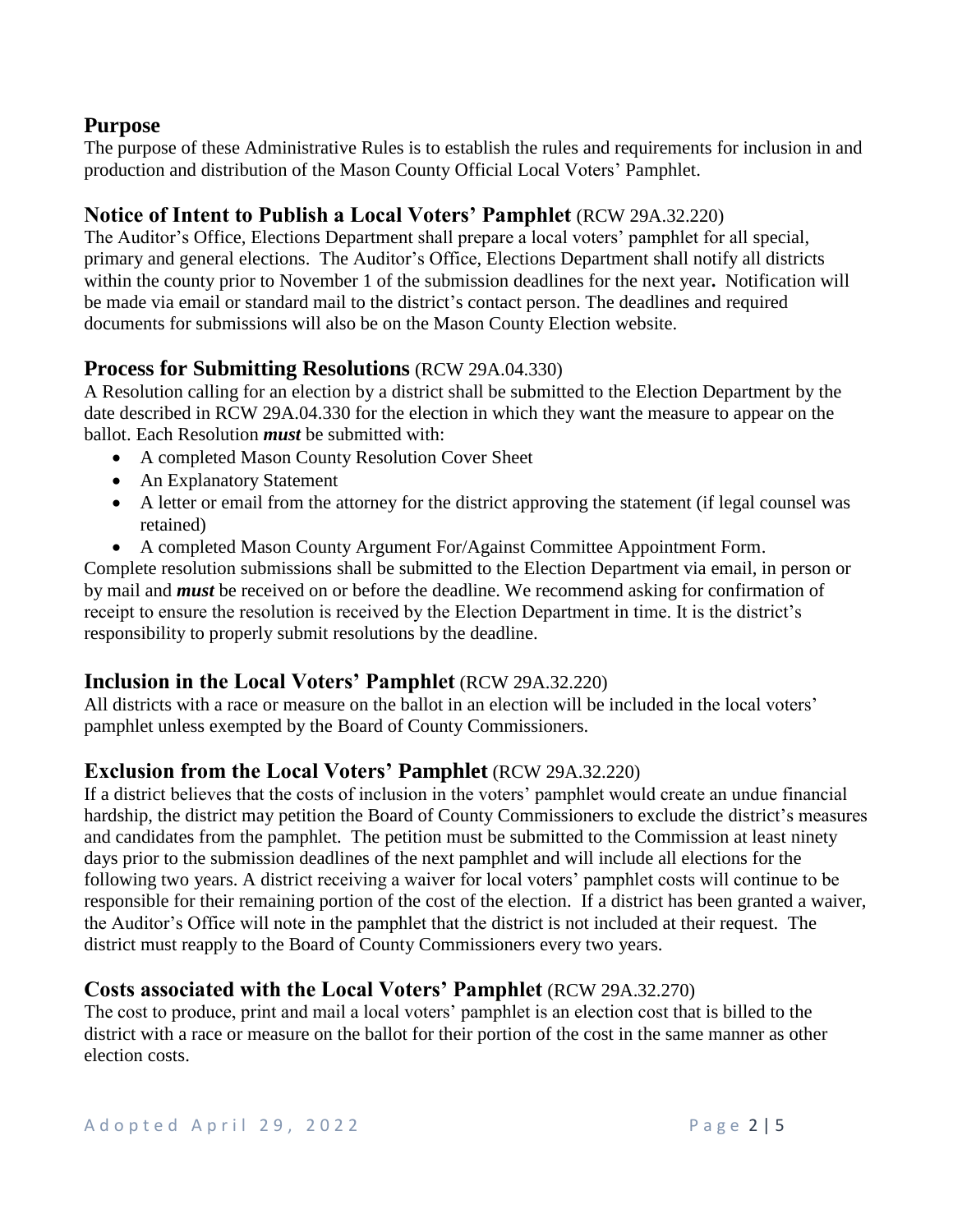## **Local Voters' Pamphlet Content** (RCW 29A.32.241)

The local voters' pamphlet shall include at a minimum:

- The words "Mason County Official Local Voters' Pamphlet" and the date of the election on the cover
- A list of districts that have measures or candidates in the pamphlet. This may be in the form of a table of contents or index
- Information on how a person may register to vote and obtain a ballot
- The text of each measure and an explanatory statement prepared by the Prosecuting Attorney for any Mason County measure or by the attorney for the local district submitting the measure
- Arguments 'for' and 'against' each measure submitted by committees
- Statements and photos submitted by eligible candidates in races on the ballot.

Mason County will publish submissions in reference to measures from the Elma or McCleary School Districts as approved by the Grays Harbor County Auditor Elections.

# **Ballot Measure Explanatory Statements** (RCW 29A.32.230, RCW 29A.32.241)

The explanatory statement explains in common and neutral language the measure's purpose, the financial impact and the laws that will be affected by the measure's passage. The statement shall not exceed 200 words and should be prepared by the attorney for the district submitting the measure. A letter or email from the district's attorney confirming they prepared and approve the explanatory statement must be submitted with the statement, if legal counsel was retained. Once the statement is received, all statements are final and may not be amended. If there is not an approval from the district's attorney the statement will be submitted to the Mason County Prosecuting Attorney's Office for review and final approval.

# **Explanatory Statement Submission and Formatting Rules**

All statements shall be submitted:

- Electronically in .doc, .docx or .txt format, such as a Word document or the text of an email. A .pdf is not an acceptable submission format
- Only text is permitted. Tables, lists, bullets, graphs, charts, photographs, cartoons, or caricatures are not allowed
- **Bolding** or use of ALL CAPS of more than ten percent of the word limit is not allowed

The Auditor's Office, Election Department reserves the right to edit the formatting, but will not correct errors in spelling, grammar or punctuation.

# **Public Inspection of Statements** (RCW 29A.32.100)

Statements submitted for publication in the local voters' pamphlet shall not be released to the public until all statements pertaining to the specified ballot measure have been received, reviewed and approved. Requests for public inspection of statements shall be made in the same manner as requests for public records.

# **Explanatory Statement Content Responsibility**

The contents of explanatory statements, 'for' and 'against' statements are the sole responsibility of the authors and do not represent the position of the Auditor or Mason County regarding the measure or of any material contained therein; neither the Auditor nor Mason County is responsible for the validity or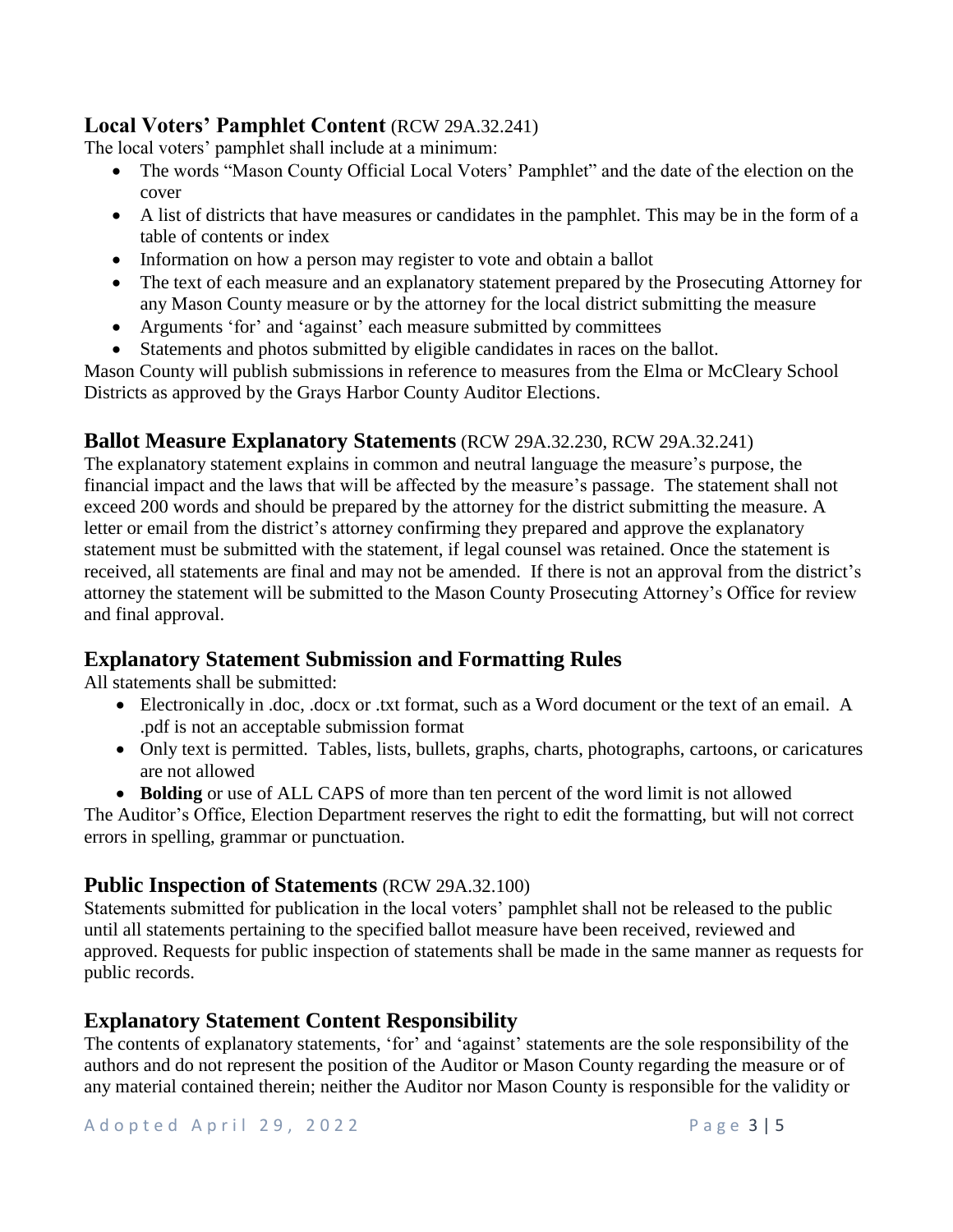accuracy of the statements. Statements should be edited and prepared carefully. Spelling, grammar and punctuation errors will not be corrected. Statement content will be printed exactly as received, so long as it complies with content, format and word limit specifications.

# **Ballot Measure 'For' and 'Against' Committees** (RCW 29A.32.280)

It is the legal responsibility of the district placing a measure on the ballot to appoint committees to prepare the arguments. The district shall appoint a committee of not more than three people who are 'for' the measure to prepare a statement advocating voters' approval of the measure AND a committee of not more than three people who are 'against' the measure to advocate voters' rejection. Each committee shall identify a person to serve as the contact for the Auditor's Office, Elections Department. The deadline for the appointment of the committee is the resolution deadline.

A diligent effort must be made by the district to appoint a committee 'for' and a committee 'against' the measure. Diligent effort is defined as attempting to solicit participation by at least three of the following means:

- Posting the request on the district's website
- Requesting volunteers to serve at any commissioner meeting when the proposal is being discussed
- Making phone calls to potential committee members
- Putting up flyers seeking volunteers on bulletin boards in schools, libraries, stores or other community gathering places
- Submitting a news release to the newspaper and radio station requesting volunteers. A paid ad in the Legal Notices is not required
- Posting on a reader board or sandwich board
- Recruiting at any district events, i.e., monthly pancake feed or PTA meeting.

If after a diligent effort is made, the district is unable to identify a 'for' and/or 'against' committee, the district must submit a list of efforts made to the Auditor's Office, Elections Department when submitting the measure. The Auditor will review the efforts, confirming at least three of the options were attempted. If the Auditor determines further attempts should be made, the Auditor will seek volunteers from among our county voters (or district residents in shared districts that are outside of our county) and appoint them to the committee. The district is responsible for providing committee members with copies of instructions, specifications and deadlines. The committee is solely responsible for submitting their statements to the Mason County Elections Department by the appropriate deadline.

# **Ballot Measure 'For' and 'Against' Statements Submission and Formatting Rules**

Statements are written to support and oppose a ballot measure. The statements 'for' and 'against' a measure may not exceed 250 words. All statements shall be submitted:

- Electronically in .doc, .docx or .txt format such as a Word document or the text of an email. A .pdf is not an acceptable submission format.
- Only text is permitted. Tables, lists, bullets, graphs, charts, photographs, cartoons, or caricatures are not allowed.
- **Bolding** or use of ALL CAPS of more than ten percent of the word limit is not allowed.

The Auditor's Office, Elections Department will not edit or advise committees on statements. It is not the role of the Auditor's Office, Elections Department to coordinate between committee members. Once submitted, statements cannot be withdrawn or changed. Statements will become public record when